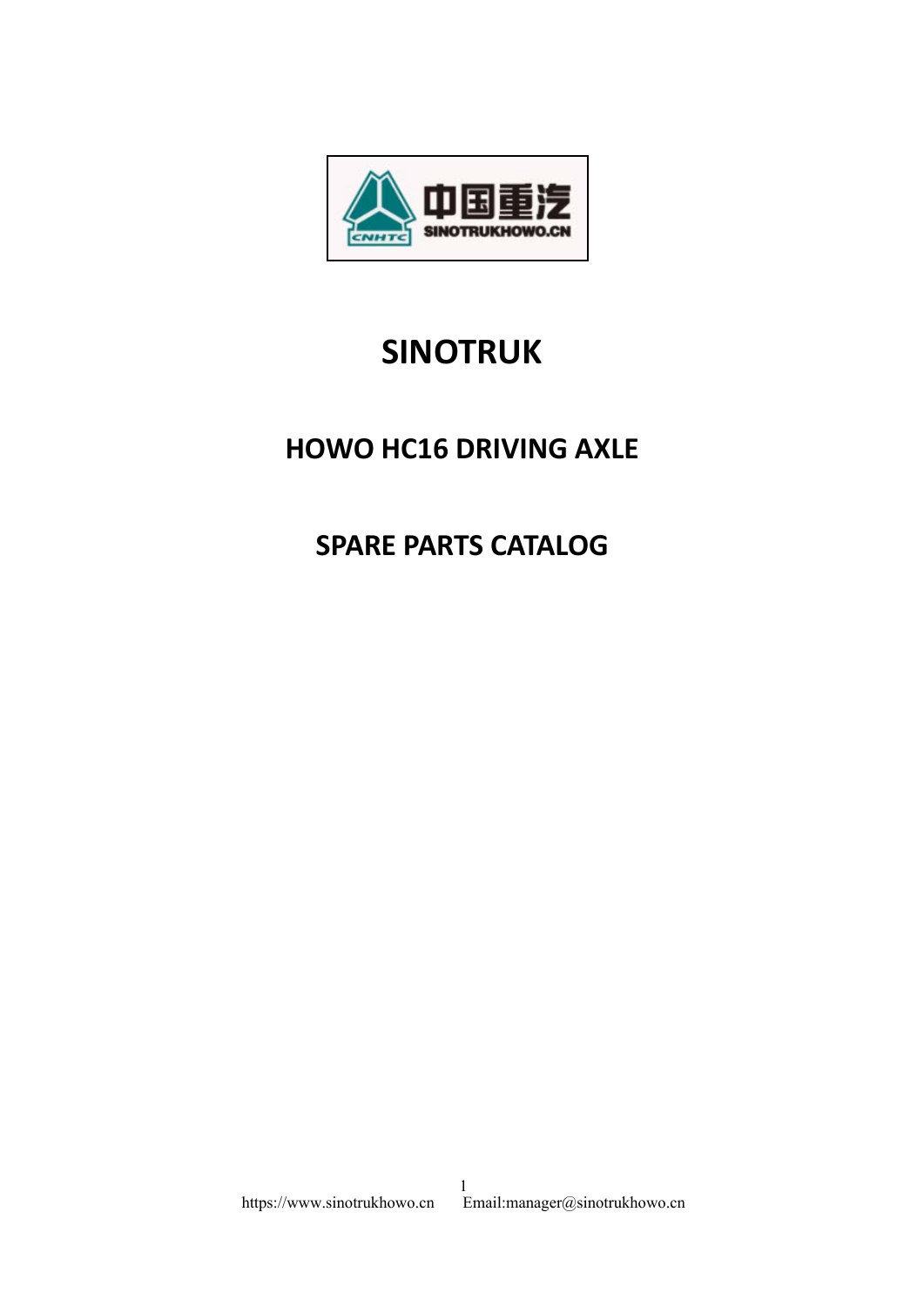## **INDEX**

| <b>INDEX</b>                  |         |
|-------------------------------|---------|
| FIRST REAR DRIVING AXLE CASE  | Page 3  |
| FIRST REAR DRIVING AXLE       | Page 5  |
| <b>REAR DRIVING AXLE CASE</b> | Page 9  |
|                               | Page 11 |
| <b>REAR DRIVING AXLE</b>      |         |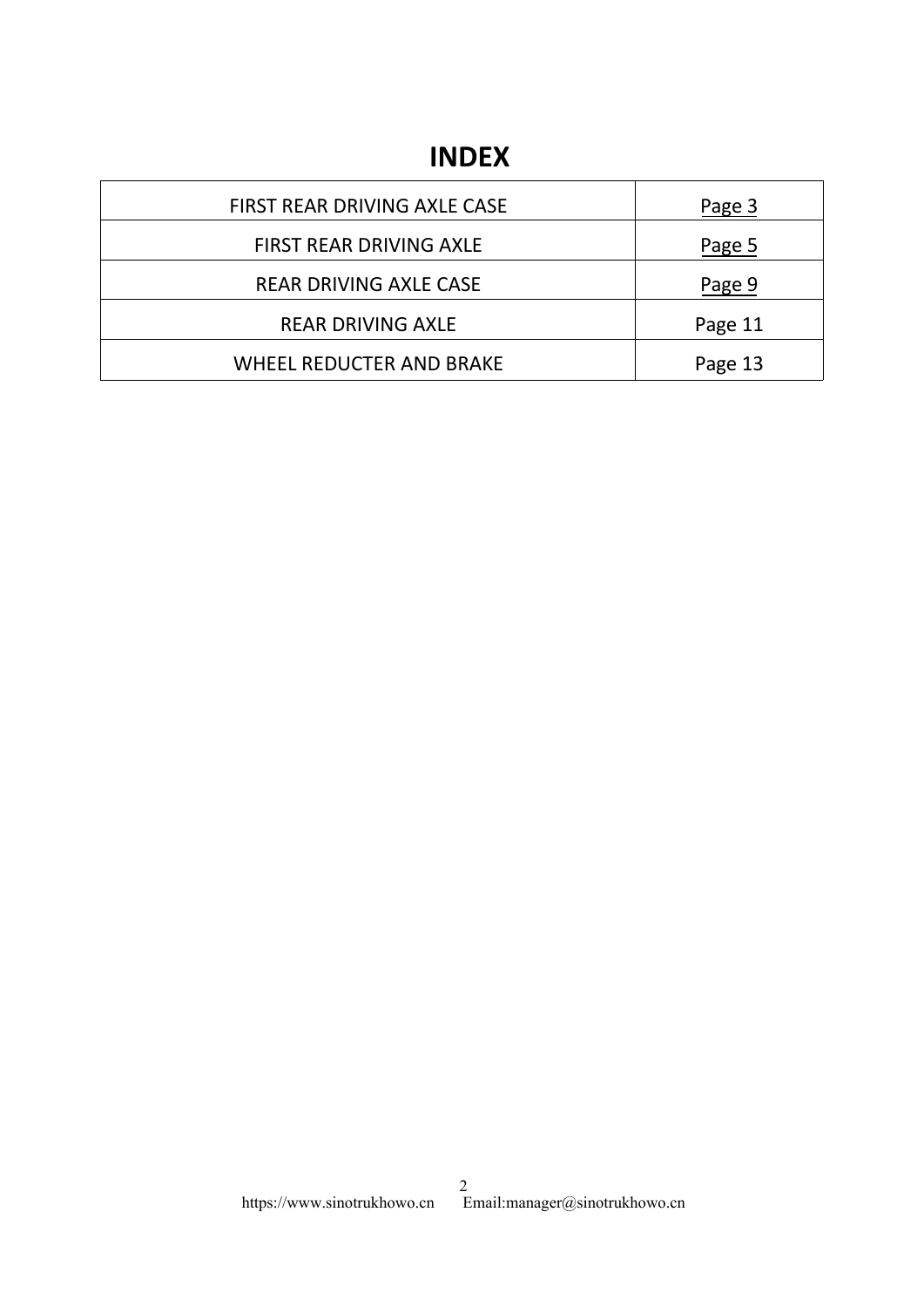<span id="page-2-0"></span>

|              |              | FIRST REAR DRIVING AXLE CASE, HC16 AXLE                                       |               |
|--------------|--------------|-------------------------------------------------------------------------------|---------------|
|              |              | powered by CHINA HEAVY TRUCK PARTS STORE CO LTD, www.sinotruk-parts-store.com |               |
| Serial       | Number       | Name                                                                          | Quantity      |
|              | AZ9231330990 | first rear axle case                                                          |               |
| 2            | Q5211016     | column pin                                                                    |               |
| 3            | 190003962021 | screw plug                                                                    | 1             |
| 4            | WG9231330015 | magnetic screw plug assy                                                      | 1             |
| 5            | Q72336       | sealing ring                                                                  | 1             |
| 6            | 190003989290 | plug                                                                          | 1             |
| 7            | WG9231330105 | air plug                                                                      |               |
| 8            | WG9231330106 | rubber tube                                                                   |               |
| 9            | Q151C1230TF2 | hexagonal head bolt                                                           | 1             |
| 10           | Q40312       | spring gasket                                                                 | 4             |
| 11           | 190003810631 | double head bolt                                                              | 4             |
| $ 12\rangle$ | 190003888457 | self-locking nut                                                              | 16            |
| $ 13\rangle$ | WG2297Y4835  | nameplate                                                                     | 1             |
| 14           | 190003904529 | lrivet                                                                        | $\mathcal{P}$ |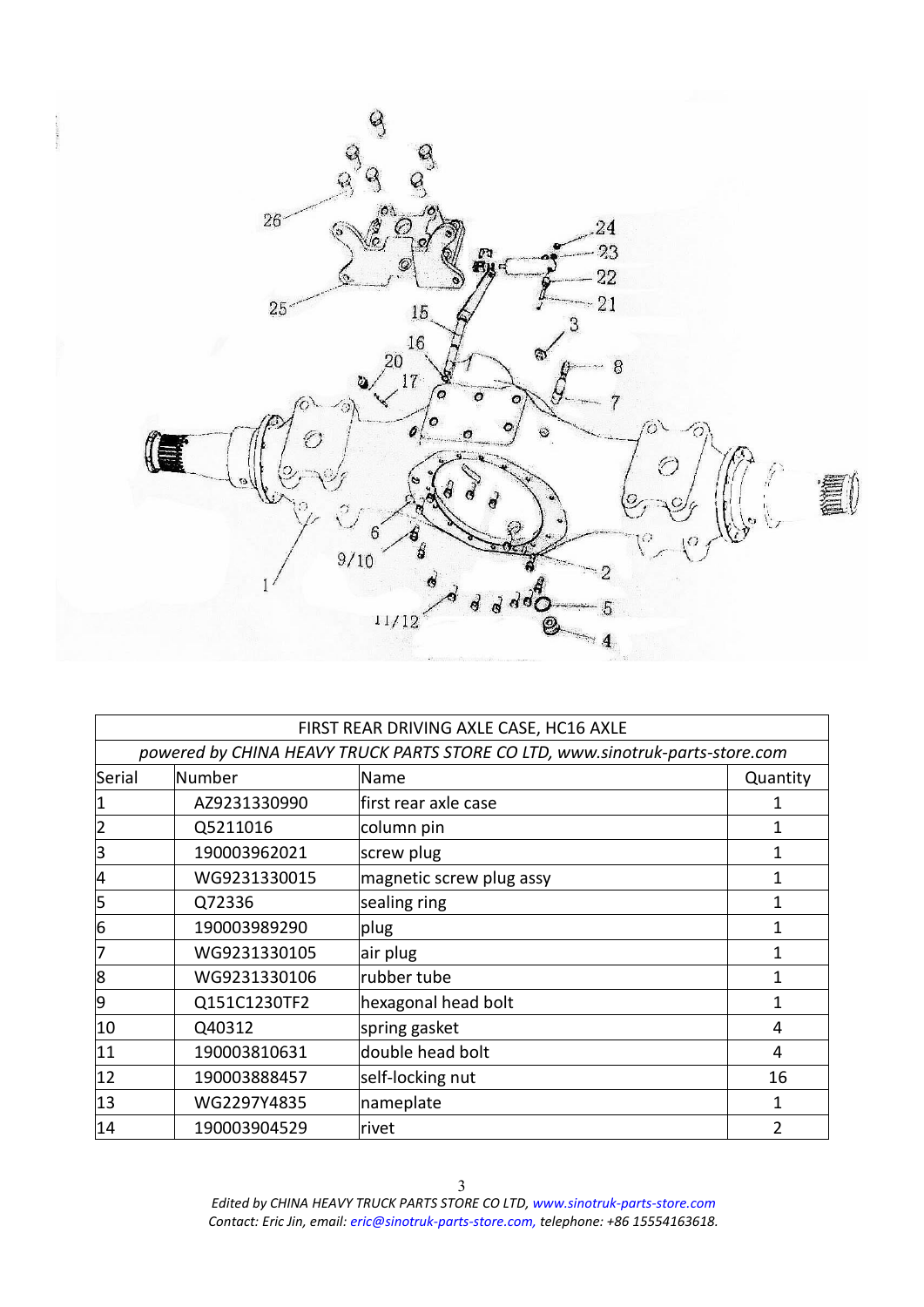| 15           | WG9014330126  | joystick assy                  |  |
|--------------|---------------|--------------------------------|--|
| 16           | 1680M320015   | O type gasket                  |  |
| 17           | WG9112330016  | pin                            |  |
| 18           | WG9231330808  | pin                            |  |
| 19           | WG9231330809  | pin                            |  |
| 20           | Q43705        | steel retaining ring for shaft |  |
| 21           | Q1200850F3    | double head bolt               |  |
| 22           | WG61000060084 | space bushing                  |  |
| $ 23\rangle$ | Q40108        | flat gasket                    |  |
| $ 24\rangle$ | Q33208        | hexagonal locking nut          |  |
| 25           | WG9231340944  | support of chamber             |  |
| 26           | Q151B2045TF2  | hexagonal head bolt            |  |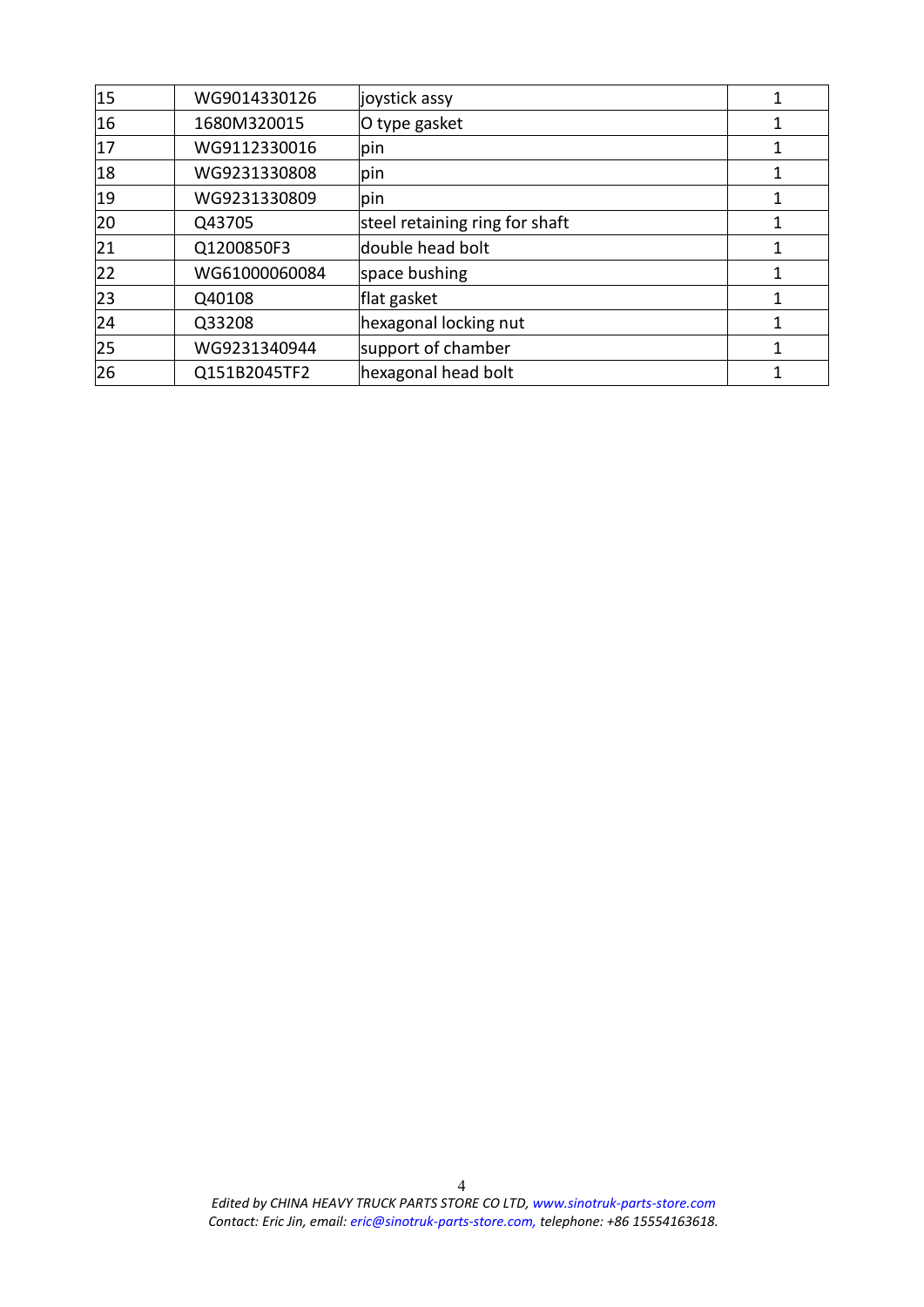<span id="page-4-0"></span>

*Edited byCHINA HEAVY TRUCK PARTS STORE CO LTD, www.sinotruk-parts-store.com Contact: Eric Jin, email: eric@sinotruk-parts-store.com, telephone: +86 15554163618.* <sup>5</sup>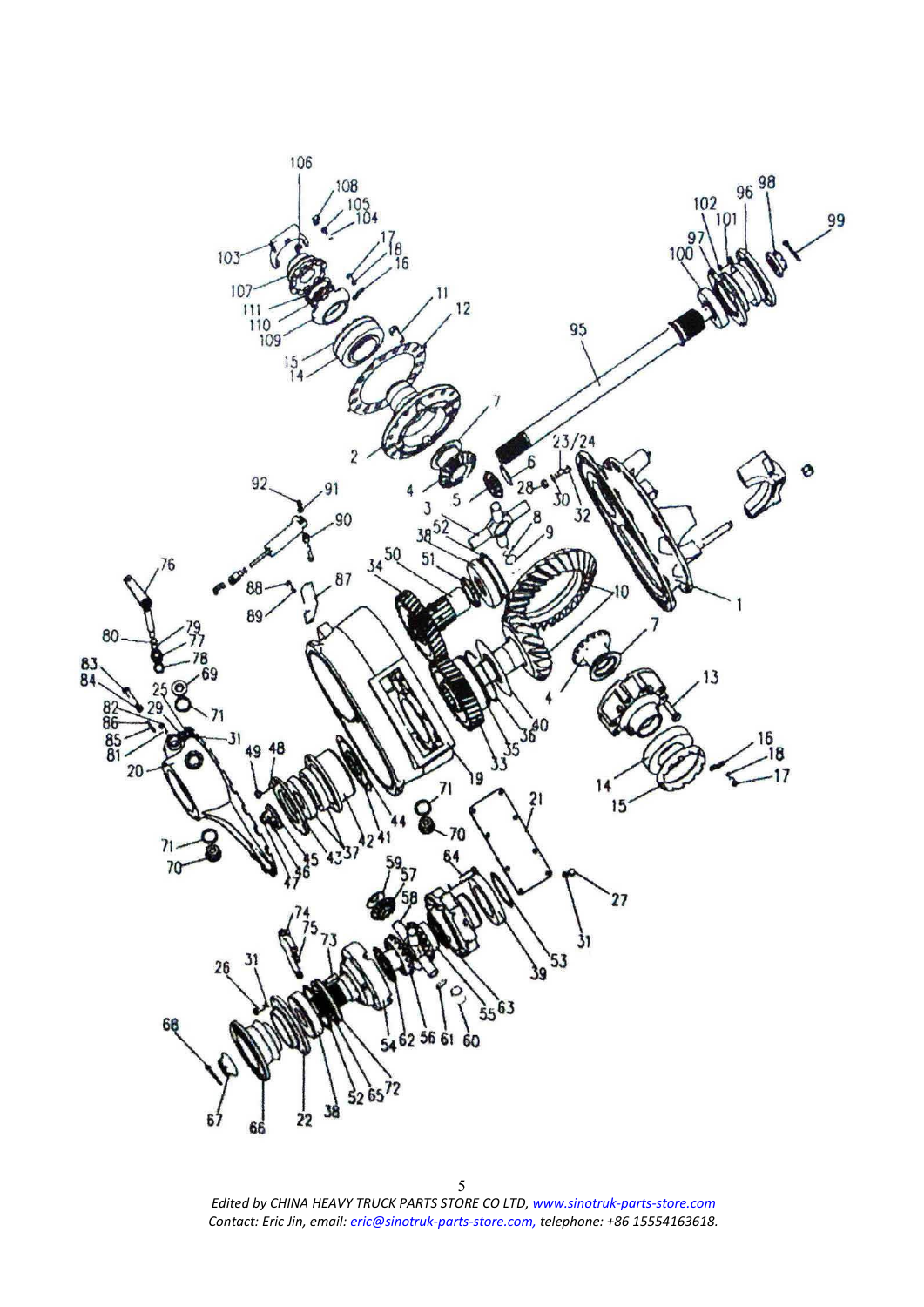|                 |                                                                               | FIRST REAR DRIVING AXLE, HC16 AXLE     |                |
|-----------------|-------------------------------------------------------------------------------|----------------------------------------|----------------|
|                 | powered by CHINA HEAVY TRUCK PARTS STORE CO LTD, www.sinotruk-parts-store.com |                                        |                |
| Serial          | Number                                                                        | Name                                   | Quantity       |
| $\vert 1 \vert$ | WG9014320120                                                                  | main reduction case (first rear axle)  | 1              |
| 2               | AZ9231320272                                                                  | differential case                      | 1              |
| 3               | AZ9231320150                                                                  | universal joint shaft                  | $\mathbf 1$    |
| 4               | WG9231320151                                                                  | half shaft gear                        | $\overline{2}$ |
| 5               | WG9231320152                                                                  | planetary gear                         | 4              |
| 6               | WG9231320153                                                                  | planetary gear gasket                  | 4              |
| 7               | AZ9231320154                                                                  | adjusting gasket                       | need           |
| 7               | AZ9231320155                                                                  | adjusting gasket                       | need           |
| 17              | AZ9231320156                                                                  | adjusting gasket                       | need           |
| 17              | AZ9231320157                                                                  | adjusting gasket                       | need           |
| 7               | AZ9231320158                                                                  | adjusting gasket                       | need           |
| 8               | WG9231320159                                                                  | bushing                                | 4              |
| 9               | WG9231320160                                                                  | bushing retaining gasket               | 4              |
| 10              | WG9114320251                                                                  | cone gear                              | $\mathbf{1}$   |
| 100             | WG9231326212                                                                  | double line cone rolling bearing       | 1              |
| 101             | Q150B1030                                                                     | hexagonal head bolt                    | 6              |
| 103             | WG9012320014                                                                  | shifting fork                          | 1              |
| 104             | Q2800825                                                                      | slotted cone head locking screw        | 1              |
| 107             | WG3809320156                                                                  | sliding shifting sleeve                | 1              |
| 108             | WG9012320023                                                                  | bending plate                          | $\mathbf 1$    |
| 109             | WG3809320155                                                                  | fixed shifting sleeve                  | 1              |
| $ 11\rangle$    | Q151B1635TF2                                                                  | hexagonal head bolt                    | 16             |
| $ 110\rangle$   | WG3809320158                                                                  | locking gasket                         | $\mathbf{1}$   |
| 111             | WG3809320157                                                                  | nut                                    | $\mathbf{1}$   |
| 114             | WG2297Y4835                                                                   | nameplate                              | 1              |
| 115             | 190003904529                                                                  | rivet                                  | $\overline{2}$ |
| $ 12\rangle$    | WG9114320003                                                                  | locking plate                          | $\mathbf 1$    |
| 13              | WG9231320169                                                                  | hexagonal head bolt                    | 8              |
| 14              | 190003326148                                                                  | cone rolling bearing                   | $\overline{2}$ |
| 15              | WG3809320159                                                                  | bearing adjusting nut for differential | $\overline{2}$ |
| 16              | WG79000320027                                                                 | thrust washer                          | $\overline{2}$ |
| 17              | Q150B0816                                                                     | hexagonal head bolt                    | $\overline{2}$ |
| 18、89           | Q40308                                                                        | spring gasket                          | $\overline{2}$ |
| 19              | AZ9231320259                                                                  | bridge case                            | $\mathbf{1}$   |
| 20              | AZ9231320264                                                                  | cap of bridge case                     | $\mathbf 1$    |
| 21              | WG9014320175                                                                  | end cap                                | 1              |
| 22              | WG9014320118                                                                  | oil plate                              | $\mathbf{1}$   |
| 23              | 190003813628                                                                  | double head bolt                       | 14             |
| $ 24\rangle$    | Q1201225F3                                                                    | double head bolt                       | 4              |
|                 |                                                                               |                                        |                |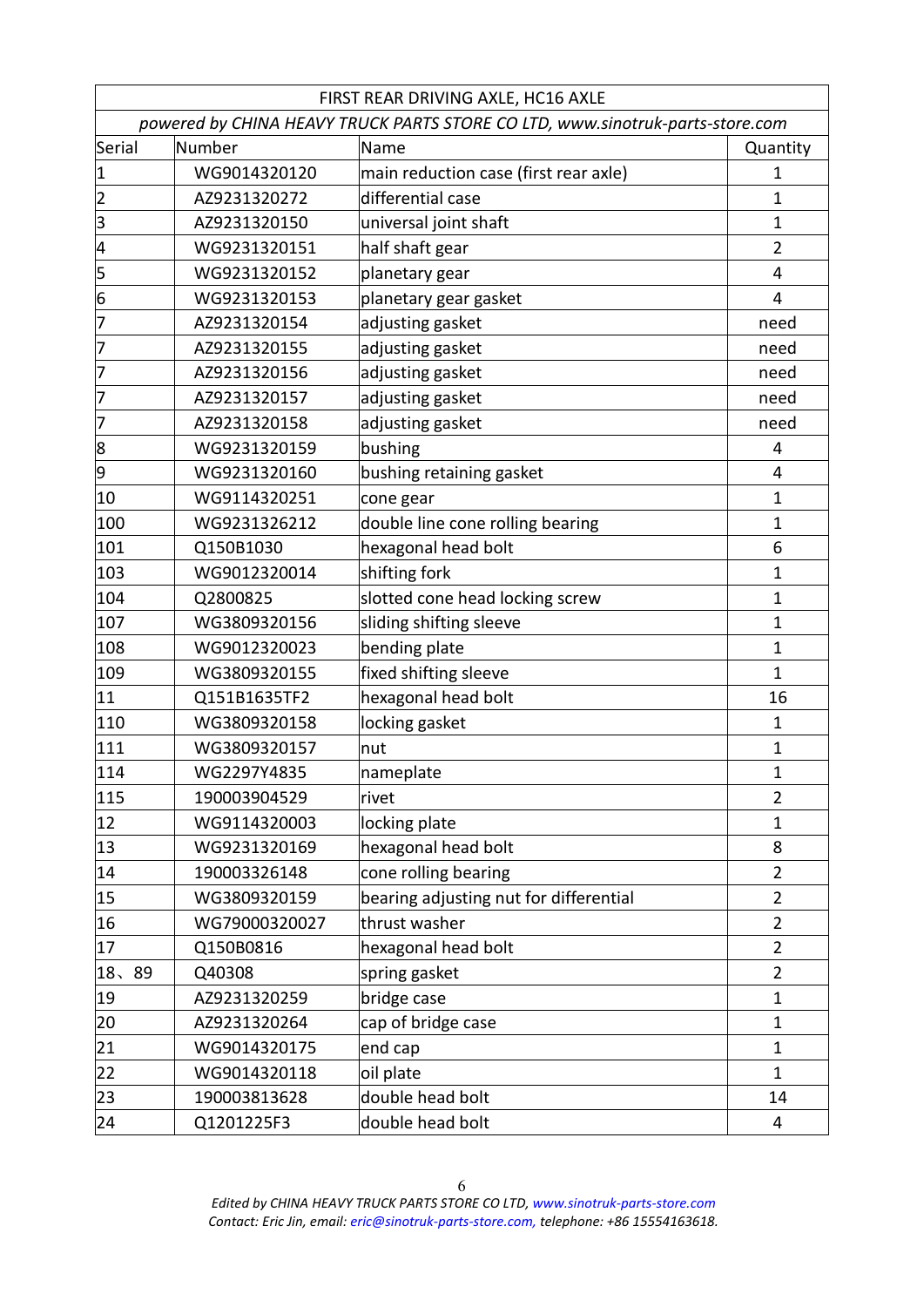| 25      | Q1201028F3   | double head bolt                           | 18             |
|---------|--------------|--------------------------------------------|----------------|
| 26      | Q150B1025    | hexagonal head bolt                        | 8              |
| 27      | Q150B1020Q   | hexagonal head bolt                        | 8              |
| 28      | Q340B12      | hexagonal head nut                         | 18             |
| 29、84   | Q340B10      | hexagonal head nut                         | 18             |
| 30      | Q40312       | spring gasket                              | 18             |
| 31, 102 | Q40310       | spring gasket                              | 34             |
| 32      | Q5211016     | column pin                                 | 4              |
| 33      | WG9014320208 | driven column gear Z=26 ratio 4.8          | 1              |
| 33      | WG9014320137 | driven column gear ratio 5.73              | 1              |
| 33      | WG9114320001 | driven column gear Z=27 ratio 3.93/4.42    | $\mathbf{1}$   |
| 34      | WG9014320136 | driving column gear ratio 5.73             | 1              |
| 34      | WG9214320002 | driving column gear Z=35 ratio 3.93/4.42   | 1              |
| 34      | WG9014320209 | driven column gear Z=35 ratio 4.8          | $\mathbf{1}$   |
| 35      | WG9014320257 | rolling bearing                            | 1              |
| 36      | WG9014320256 | steel retaining ring                       | 1              |
| 37      | 190003326333 | cone rolling bearing                       | $\overline{2}$ |
| 38      | 190003311543 | annular ball bearing with snap ring groove | $\overline{2}$ |
| 39      | 190003310239 | ball bearing                               | 1              |
| 40      | WG9014320174 | oil retaining plate                        | 1              |
| 41      | WG9014320140 | space ring                                 | 1              |
| 42      | WG9014320129 | bearing seat                               | 1              |
| 43      | WG9014320128 | outer ring pressure plate for bearing      | 1              |
| 44      | WG9014320131 | adjusting gasket                           | need           |
| 44      | WG9014320132 | adjusting gasket                           | need           |
| 44      | WG9014320133 | adjusting gasket                           | need           |
| 44      | WG9014320134 | adjusting gasket                           | need           |
| 45      | WG780320088  | pressure plate for bering                  | 1              |
| 46      | WG9114320002 | locking plate-tightning bolt               | 1              |
| 47      | Q150B1430TF2 | hexagonal head bolt                        | 3              |
| 48      | 190003813543 | double head bolt                           | 8              |
| 49      | Q33210       | hexagonal head nut                         | 8              |
| 50      | WG9014320135 | hollow shaft                               | 1              |
| 51      | WG9012250031 | slotted nut                                | 1              |
| 52      | Q433130      | flatten steel retaining ring for shaft     | $\overline{2}$ |
| 53      | 190003933580 | elastic retaining ring for shaft           | 1              |
| 54      | AZ9231320271 | differential case                          | 1              |
| 55      | WG9231320226 | rear half shaft gear                       | 1              |
| 56      | WG9231320225 | front half shaft gear                      | 1              |
| 57      | WG9231320227 | planetary gear                             | 4              |
| 58      | AZ9231320223 | universal joint shaft                      | 1              |
| 59      | WG9231320224 | planetary gear gasket                      | 4              |
|         |              |                                            |                |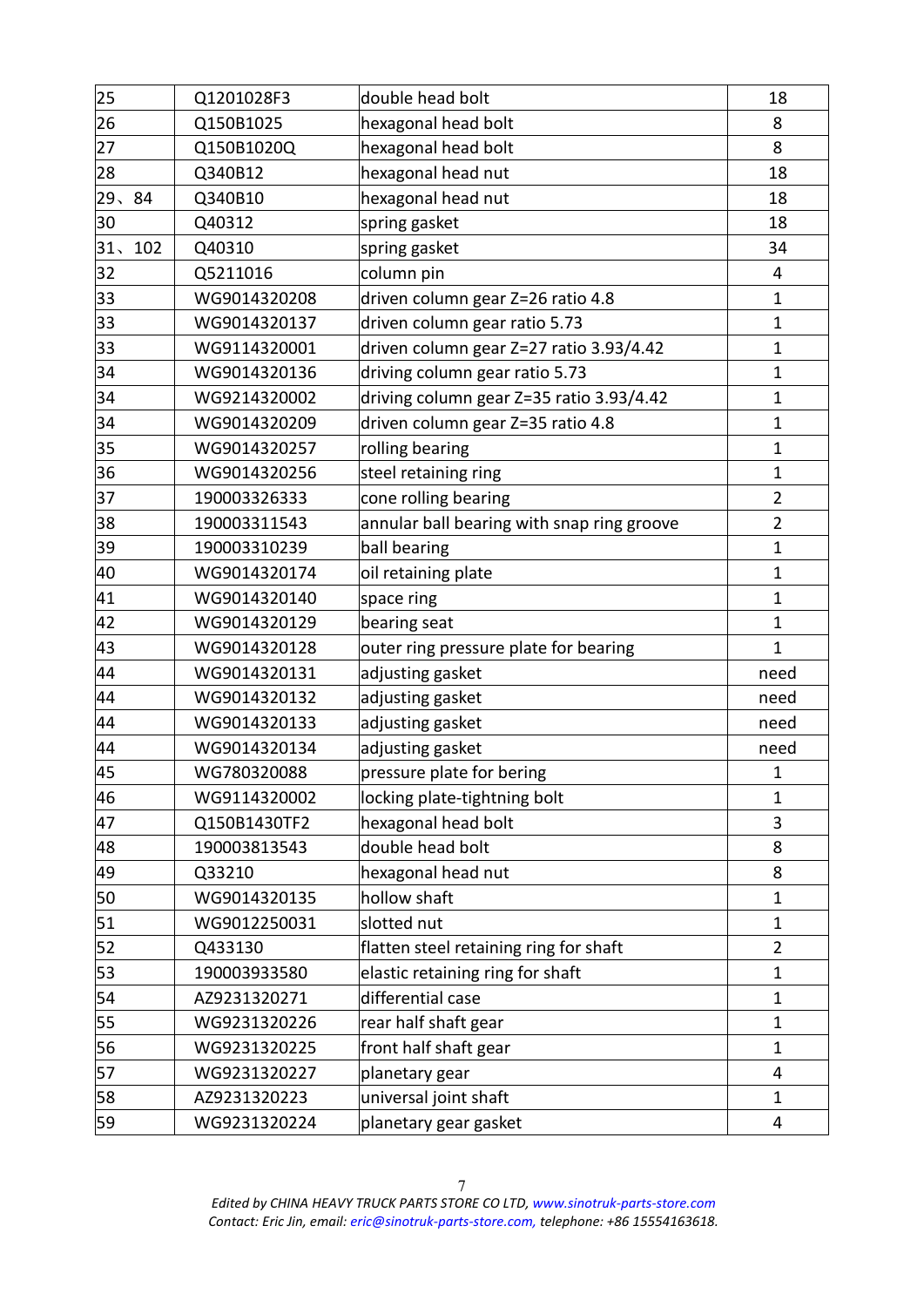| 60        | WG9231320221     | bushing                           | 4              |
|-----------|------------------|-----------------------------------|----------------|
| 61        | WG9231320222     | bushing retaining ring            | 4              |
| 62        | AZ9231320091-95  | front bearing gasket              | need           |
| 63        | AZ9231320096-100 | rear bearing gasket               | need           |
| 64        | Q151C1280TF2     | hexagonal head bolt               | 12             |
| 65        | WG9014320061     | gasket for differential case      | 1              |
| 66        | AZ9128320014     | XS $\Phi$ 180 flange              | 1              |
| 67.<br>98 | WG79000320013    | flange nut                        | 1              |
| 68, 99    | Q5005055         | cotter                            | 1              |
| 69        | WG81500010163    | screw plug                        | 1              |
| 70        | 15863315         | magnetic screw plug               | $\overline{2}$ |
| 71        | Q72336           | sealing gasket                    | 3              |
| 72        | WG288320105      | lock ring of differential         | 1              |
| 73        | WG288320106      | lock pin for differential         | 10             |
| 74        | WG9014320053     | shifting fork                     | 1              |
| 75、106    | WG1800320077     | shifting fork moving block        | 2              |
| 76        | WG9014320076     | differential arm rocking arm assy | 1              |
| 77        | WG2700320037     | bushing                           | 1              |
| 78        | AZ9231320038     | O-ring                            | 1              |
| 79        | WG288730062      | O-type sealing ring               | 1              |
| 80        | 190003933072     | elastic retaining ring for shaft  | 1              |
| 81        | 190003902070     | slotted long column locking screw | 1              |
| 82、105    | Q340B08          | I-type hexagon nut                | 1              |
| 83        | Q150B1050Q       | hexagonal head bolt               | 1              |
| 85        | WG69000330008    | pin                               | 1              |
| 86        | Q43705           | steel retaining ring for shaft    | 1              |
| 87        | AZ9231320262     | support                           | 1              |
| 88        | Q150B0818        | hexagonal head bolt               | 2              |
| 90        | WG61000060072    | space bushing                     | $\mathbf{1}$   |
| 91        | Q40108           | flat gasket                       | 1              |
| 92        | Q33208           | hexagon locking nut               | 1              |
| 93, 112   | 190003070026     | sealing ring for shaft            | 1              |
| 94、113    | 190003078772     | sealing ring for shaft            | 1              |
| 95        | AZ9231320261     | driving shaft                     | 1              |
| 96        | WG9231320205     | $\Phi$ 165 output flange assy     | 1              |
| 97        | WG9231320141     | bearing seat                      | $\mathbf{1}$   |
|           |                  |                                   |                |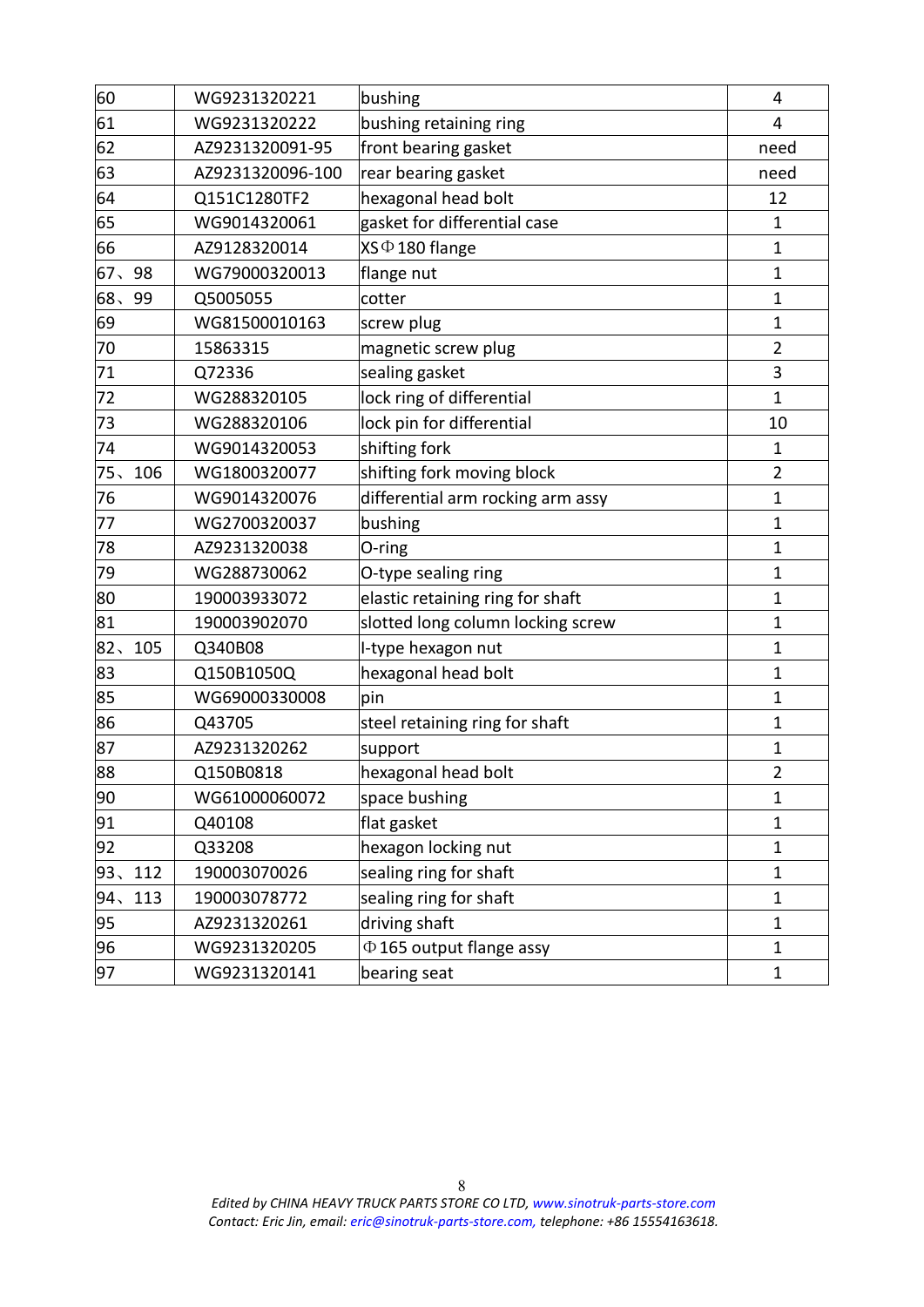<span id="page-8-0"></span>

|              |               | REAR DRIVING AXLE CASE, HC16 AXLE                                             |               |
|--------------|---------------|-------------------------------------------------------------------------------|---------------|
|              |               | powered by CHINA HEAVY TRUCK PARTS STORE CO LTD, www.sinotruk-parts-store.com |               |
| Serial       | Number        | Name                                                                          | Quantity      |
| 1            | AZ9231330948  | rear axle case                                                                |               |
| 2            | Q5211016      | column pin                                                                    |               |
| 3            | WG81500010163 | screw plug                                                                    |               |
| 4            | WG9231330015  | magnetic screw plug assy                                                      |               |
| 5            | Q72336        | sealing ring                                                                  | $\mathfrak z$ |
| 6            | 190003989290  | $ $ plug                                                                      |               |
| 7            | WG9231330105  | air plug                                                                      |               |
| 8            | WG9231330106  | rubber tube                                                                   | 1             |
| 9            | Q151C1230TF2  | hexagonal head bolt                                                           | 12            |
| 10           | Q40312        | spring gasket                                                                 | 16            |
| 11           | 190003810631  | double head bolt                                                              | 4             |
| $ 12\rangle$ | 190003888457  | self-locking nut                                                              | 4             |
| $ 13\rangle$ | WG2297Y4835   | nameplate                                                                     |               |

*Edited byCHINA HEAVY TRUCK PARTS STORE CO LTD, www.sinotruk-parts-store.com Contact: Eric Jin, email: eric@sinotruk-parts-store.com, telephone: +86 15554163618.* <sup>9</sup>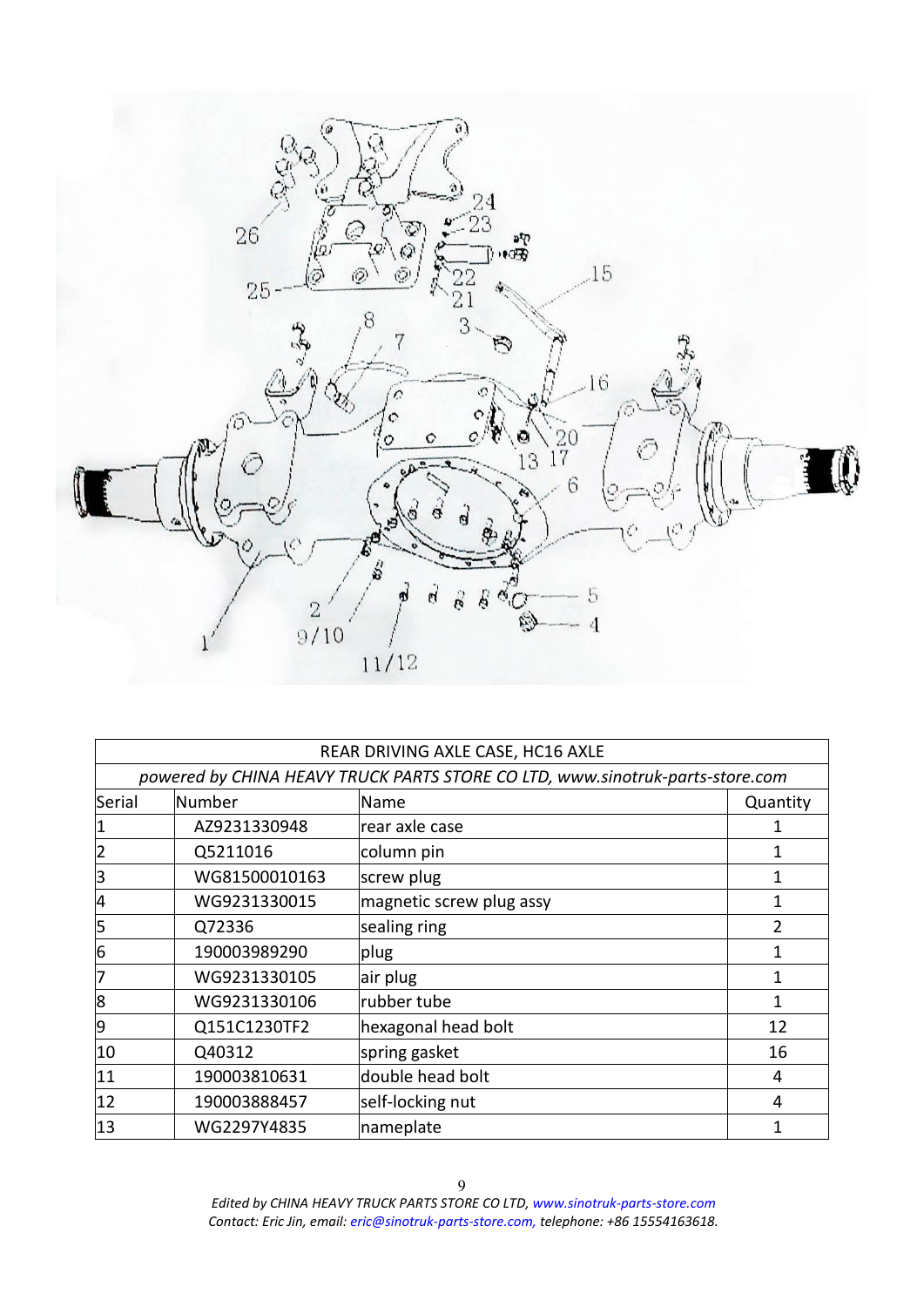| 14           | 190003904529  | rivet                          | 2 |
|--------------|---------------|--------------------------------|---|
| 15           | WG9014330125  | joystick assy                  |   |
| 16           | 1680M320015   | O type gasket                  |   |
| 17           | WG9112330016  | pin                            |   |
| 18           | WG9231330808  | pin                            |   |
| 19           | WG9231330809  | pin                            |   |
| 20           | Q43705        | steel retaining ring for shaft |   |
| 21           | Q1200850F3    | double head bolt               |   |
| 22           | WG61000060084 | space bushing                  |   |
| $ 23\rangle$ | Q40108        | flat gasket                    |   |
| 24           | Q33208        | hexagonal locking nut          |   |
| 25           | WG9231340943  | support of chamber             | 1 |
| 26           | Q151B2045TF2  | hexagonal head bolt            |   |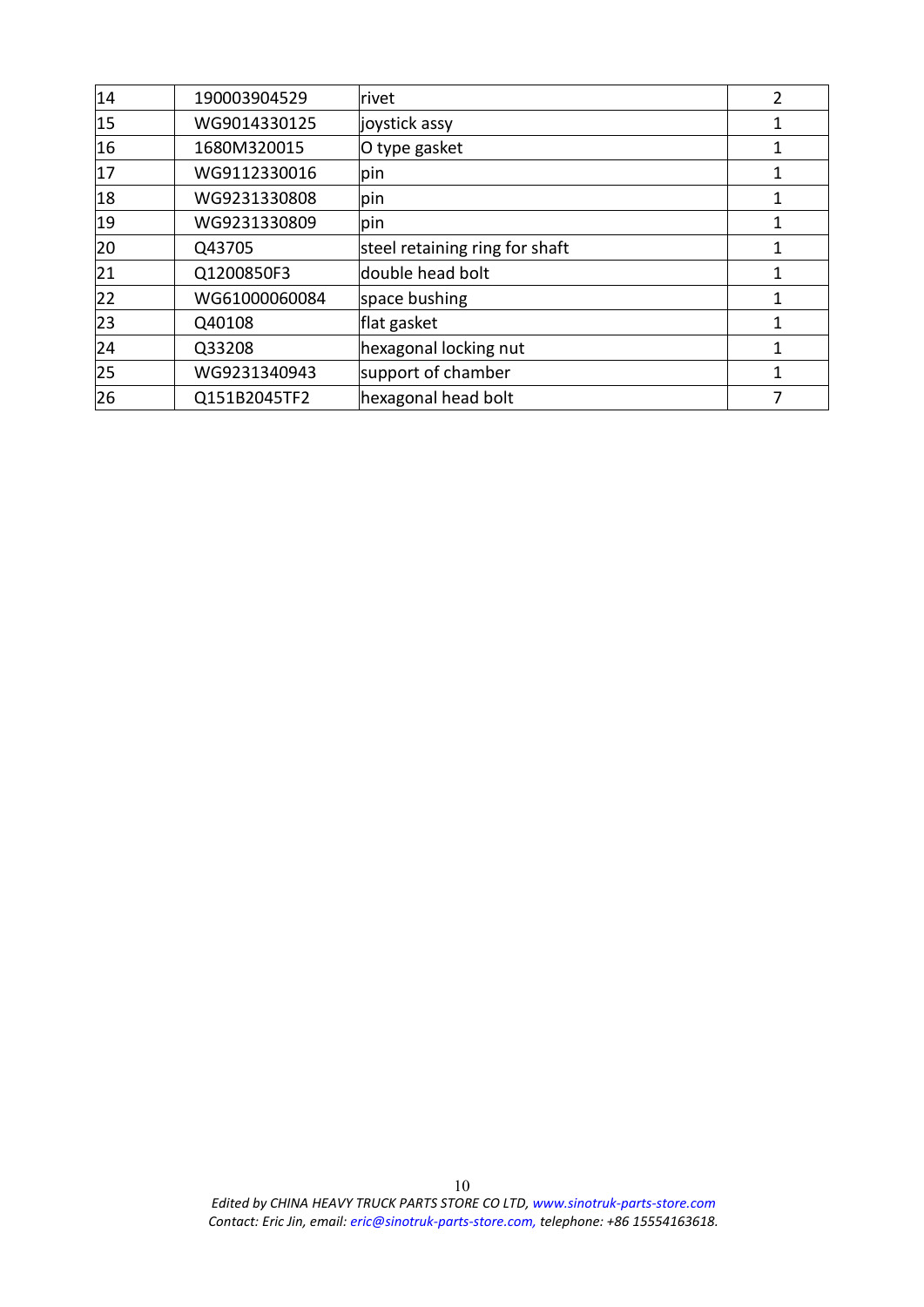

the original control of the control of the solution

i<br>M

÷.

a.<br>Na

|              |                  | REAR DRIVING AXLE, HC16 AXLE                                                  |                |
|--------------|------------------|-------------------------------------------------------------------------------|----------------|
|              |                  | powered by CHINA HEAVY TRUCK PARTS STORE CO LTD, www.sinotruk-parts-store.com |                |
| Serial       | Number           | Name                                                                          | Quantity       |
|              | AZ9231342018     | rear brake lining (8 holes 202x220x14.5)                                      |                |
|              | AZ9231320273     | differential assy (0273)                                                      |                |
| 1            | 199012320098     | main reduction case                                                           | 1              |
| 2            | WG9012320131     | bearing seat                                                                  | 1              |
| 3            | WG9012320173-176 | adjusting gasket                                                              | 1              |
| 4            | Q150B1230TF2     | hexagonal head bolt                                                           | 12             |
| 5            | WG9012320133     | sealing ring                                                                  |                |
| 6            | AZ9231320274     | differential case                                                             | 1              |
| 17           | 190003326148     | cone rolling bearing                                                          | $\overline{2}$ |
| 8            | AZ9231320150     | universal joint shaft                                                         |                |
| 9            | WG9231320151     | half shaft gear                                                               | 2              |
| 10           | WG9231320152     | planetary gear                                                                | 4              |
| 11           | WG9231320153     | planetary gear gasket                                                         | 4              |
| $ 12\rangle$ | AZ9231320154-158 | adjusting gasket                                                              | 1              |
| $ 13\rangle$ | WG9231320169     | hexagonal head bolt                                                           | 8              |
| 14           | WG3809320159     | bearing adjusting nut for differential                                        | 2              |

*Edited byCHINA HEAVY TRUCK PARTS STORE CO LTD, www.sinotruk-parts-store.com Contact: Eric Jin, email: eric@sinotruk-parts-store.com, telephone: +86 15554163618.* <sup>11</sup>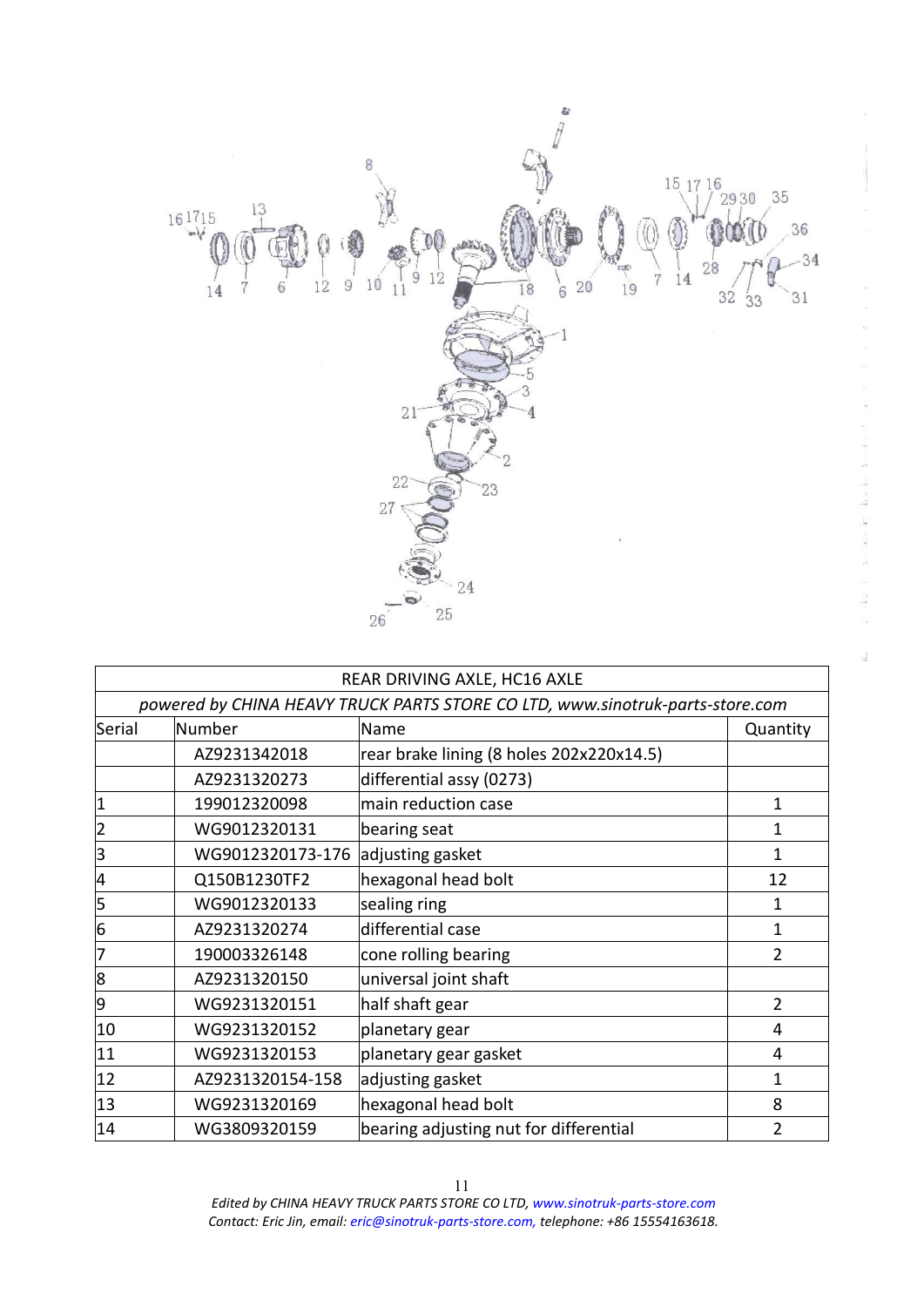| $ 15\rangle$ | WG79000320027  | thrust washer                       | $\overline{2}$ |
|--------------|----------------|-------------------------------------|----------------|
| 16           | Q150B0816      | hexagonal head bolt                 | $\overline{2}$ |
| 17           | Q40308         | spring gasket                       | $\overline{2}$ |
| 18           | WG9231320912   | cone gear ratio 4.8                 | $\mathbf{1}$   |
| 18           | WG9231320911   | cone gear ratio 3.93/4.42           | $\mathbf{1}$   |
| 18           | WG9231320913   | cone gear ratio 5.73                | 1              |
| 19           | Q151B1632TF2   | hexagonal head bolt                 | 16             |
| 20           | WG9114320003   | locking plate-driven cone gear bolt | 1              |
| 21           | 190003326546   | cone rolling bearing                | 1              |
| 22           | 190003326236   | cone rolling bearing                | 1              |
| 23           | WG880320002-15 | adjusting gasket                    | $\mathbf{1}$   |
| 24           | WG9231320110   | $\Phi$ 165 flange                   | $\mathbf{1}$   |
| 25           | WG79000320013  | flange nut                          | $\mathbf{1}$   |
| 26           | Q5005055       | cotter                              | $\mathbf{1}$   |
| 27           | WG9231320001   | main reduction oil seal assy        | $\mathbf{1}$   |
| 28           | WG3809320155   | fixed shifting sleeve               | $\mathbf{1}$   |
| 29           | WG3809320158   | thrust washer                       | $\mathbf{1}$   |
| 30           | WG3809320157   | nut                                 | $\mathbf{1}$   |
| 31           | WG9012320014   | shifting fork                       | $\mathbf{1}$   |
| 32           | Q2800825       | slotted cone head locking screw     | 1              |
| 33           | Q340B08        | I-type hexagon nut                  | $\mathbf{1}$   |
| 34           | WG1800320077   | shifting fork moving block          | $\overline{2}$ |
| 35           | WG3809320156   | sliding shifting sleeve             | $\mathbf{1}$   |
| 36           | WG9012320023   | bending plate                       | $\mathbf{1}$   |
| 37           | WG2297Y4835    | nameplate                           | $\overline{2}$ |
|              |                |                                     |                |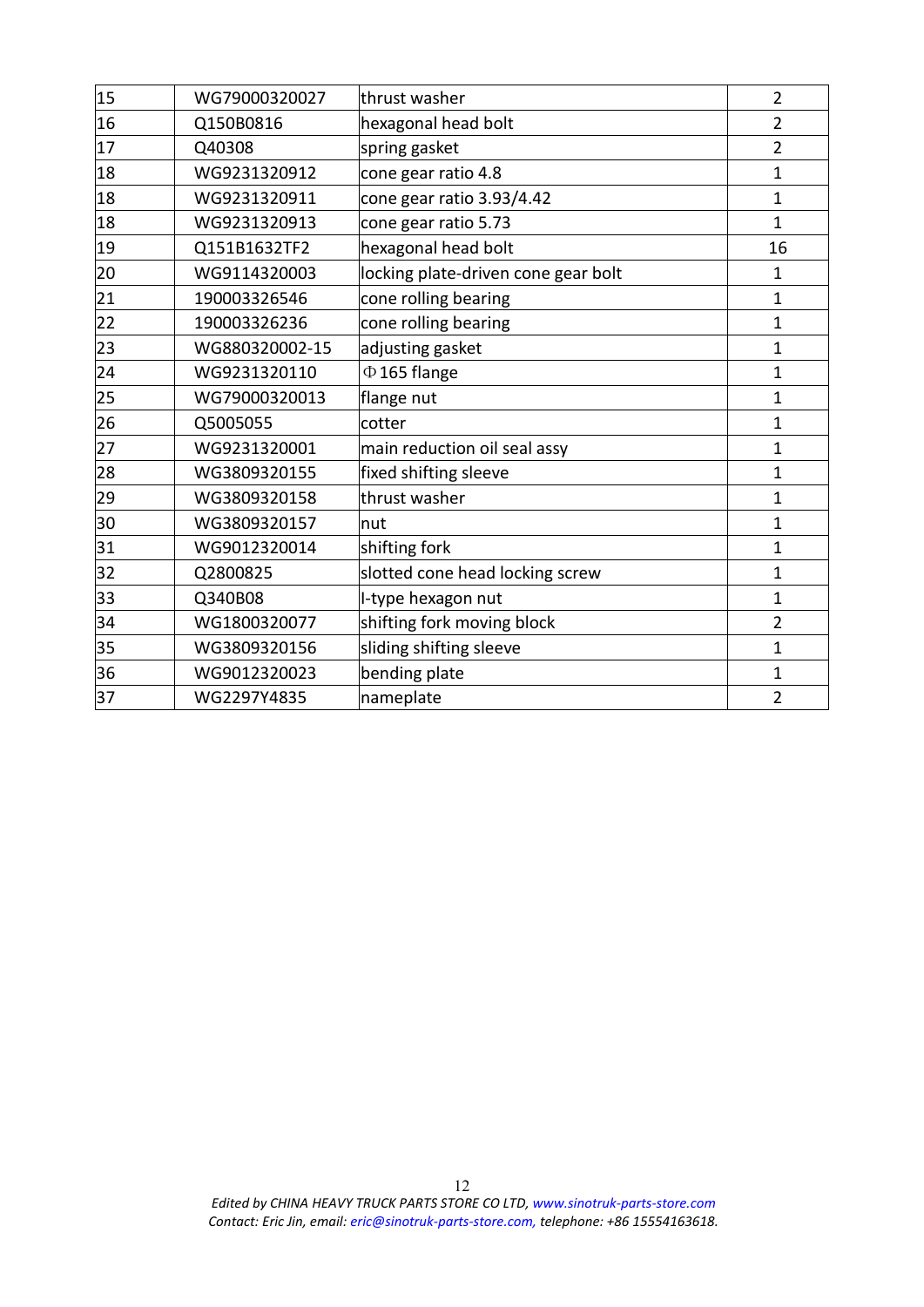

|        |               | WHEEL REDUCTER AND BRAKE, HC16 AXLE                                           |          |
|--------|---------------|-------------------------------------------------------------------------------|----------|
|        |               | powered by CHINA HEAVY TRUCK PARTS STORE CO LTD, www.sinotruk-parts-store.com |          |
| Serial | <b>Number</b> | Name.                                                                         | Quantity |
|        | AZ9231340910  | read hub assy                                                                 |          |
| 2      | WG9003884160  | bolt for wheel                                                                | 20       |
| 3      | WG9012340029  | sealing ring                                                                  |          |
| 4      | WG9231340921  | oil retaining cover                                                           |          |
| 5      | WG9012340020  | sealing gakset                                                                |          |
| 06, 43 | Q150B0816     | hexagonal head bolt                                                           | 20       |
| 07, 44 | Q40308        | spring gasket                                                                 | 20       |
| 8      | WG9231340917  | space ring                                                                    |          |
| 9      | WG9231340129  | kingpin bearing ratio 3.93                                                    | 20       |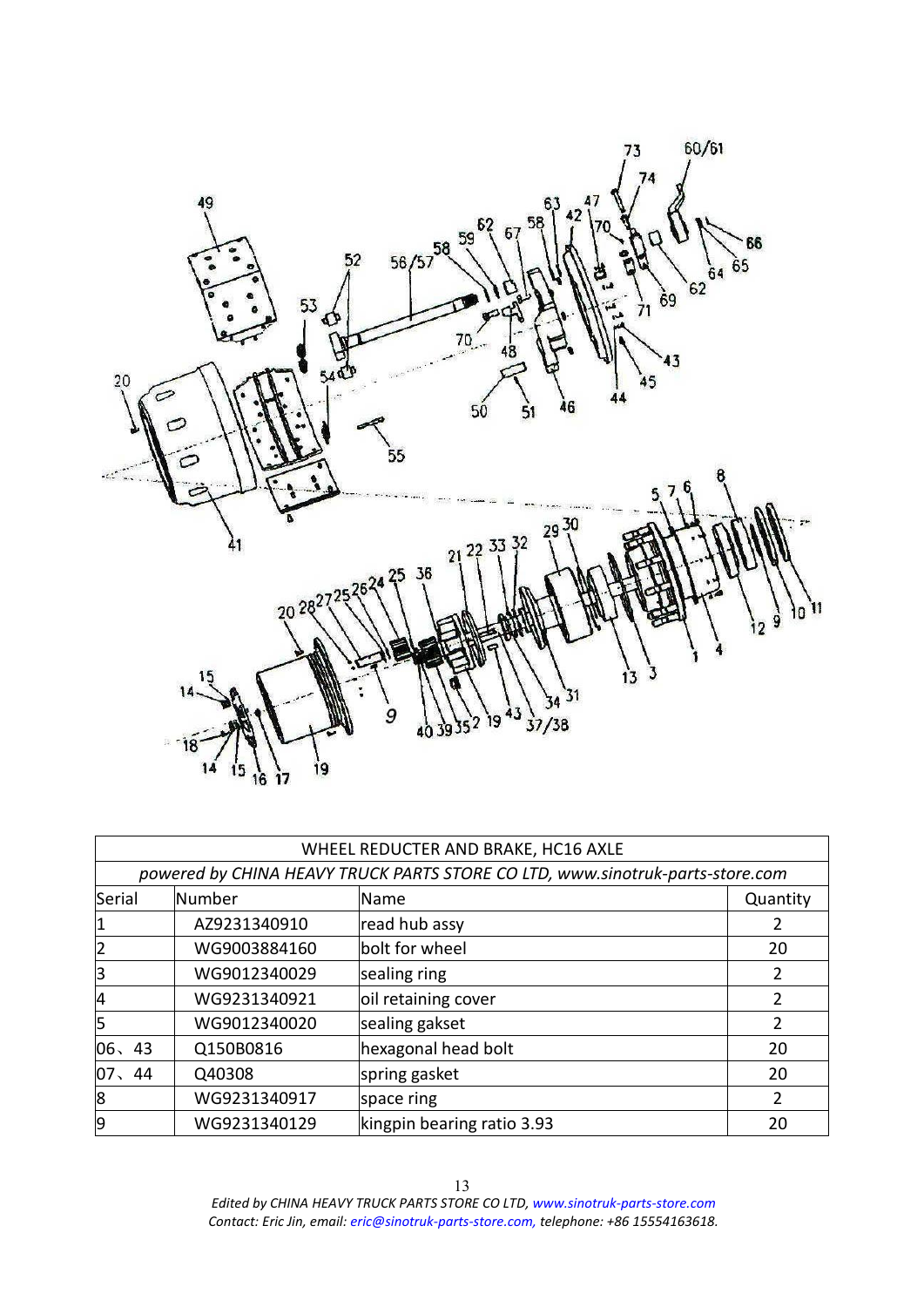| 9            | WG99-934-013 | kingpin bearing ratio 4.8/4.42/5.73        | 20             |
|--------------|--------------|--------------------------------------------|----------------|
| $ 10\rangle$ | WG9112340113 | sealing ring for shaft                     | $\overline{2}$ |
| 11           | WG9112340114 | sealing ring for shaft                     | $\overline{2}$ |
| 12、13        | 190003326167 | cone rolling bearing                       | 4              |
| 14           | 190003961309 | column head inner hexagon screw plug       | 4              |
| 15           | 190003098026 | sealing gakset                             | 4              |
| 16           | WG9231340001 | cap                                        | $\overline{2}$ |
| 17           | WG9012340011 | cap pin                                    | $\overline{2}$ |
| 18           | Q150B1018    | hexagonal head bolt                        | 20             |
| $ 19\rangle$ | 199112340029 | planetary carrier assy ratio 4.8/4.42/5.73 | $\overline{2}$ |
| $ 19\rangle$ | AZ9231340128 | planetary carrier assy ratio 3.93          | $\overline{2}$ |
| 20           | Q2541025     | cross recess screw                         | 8              |
| 21           | WG880420027  | oil retaining plate for planetary carrier  | $\overline{2}$ |
| 22           | Q151C1295TF2 | hexagonal head bolt                        | 10             |
| 23           | 190003901704 | column pin                                 | 10             |
| 24           | WG9012340122 | planetary wheel Z=16                       | 10             |
| $ 25\rangle$ | WG9012340075 | planetary wheel gasket ratio 4.8/4.42/5.73 | 20             |
| 25           | WG9231340131 | planetary wheel gasket ratio 3.93          | 10             |
| 26           | WG9012340077 | gasket                                     | 10             |
| 27           | WG9012340004 | planetary shaft ratio 4.8/4.42/5.73        | 10             |
| 27           | WG9231340130 | planetary shaft ratio 3.93                 | 10             |
| 28           | 190003330148 | steel ball                                 | 10             |
| 29           | WG9012340121 | annular gear ring Z=57                     | 2              |
| 30           | WG880420014  | retaining ring for shaft                   | $\overline{2}$ |
| 31           | WG9112340021 | gear ring carrier assy ratio 4.8           | $\overline{2}$ |
| 31           | WG9231340125 | gear ring carrier assy ratio 3.93          | $\overline{2}$ |
| 32           | WG880420034  | thrust gasket ring                         | $\overline{2}$ |
| $ 33\rangle$ | WG680340015  | thrust gasket                              | $\overline{2}$ |
| 34           | WG680340016  | adjusting gasket 0.1                       | need           |
| 34           | WG680340017  | adjusting gasket 0.2                       | need           |
| 34           | WG680340018  | adjusting gasket 1                         | need           |
| 34           | WG680340019  | adjusting gasket 1.5                       | need           |
| 34           | WG680340186  | adjusting gasket 0.5                       | need           |
| 34           | WG680340187  | adjusting gasket 0.15                      | need           |
| 35           | WG9012340005 | sun wheel Z=23 ratio 4.8/4.42/5.73         | $\overline{2}$ |
| 35           | WG9231340121 | sun wheel ratio 3.93                       | $\overline{2}$ |
| 36           | WG9012340076 | sun wheel gasket                           | $\overline{2}$ |
| 37           | WG9231340223 | half shaft left                            | $\mathbf{1}$   |
| 38           | WG9231340224 | half shaft right                           | $\mathbf{1}$   |
| 39           | WG880410097  | gasket ratio 4.8/4.42/5.73                 | $\overline{2}$ |
| 39           | WG9231340132 | gasket ratio 3.93                          | $\overline{2}$ |
| 40           | 190003933351 | elastic retaining ring for shaft           | $\overline{2}$ |
|              |              |                                            |                |